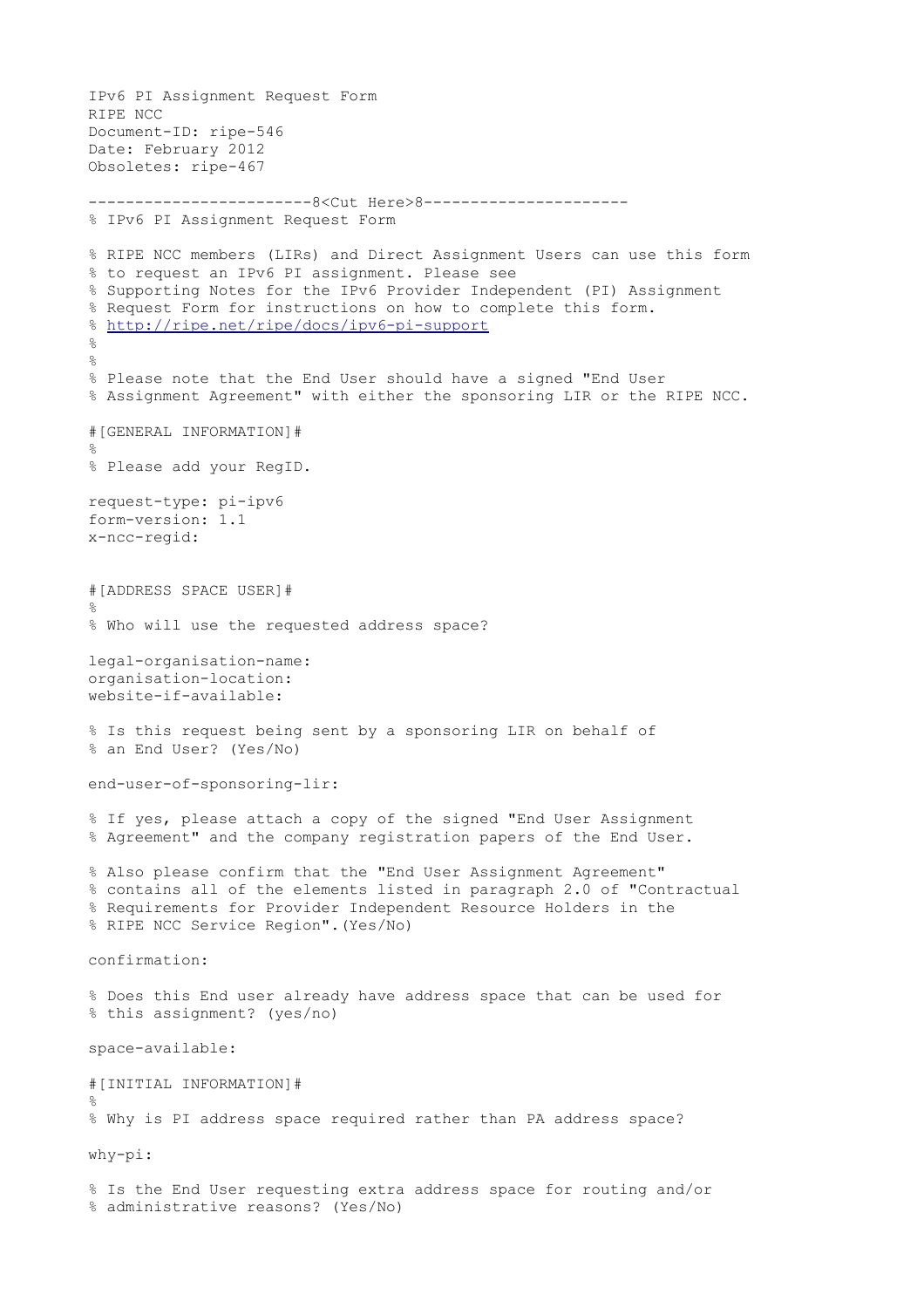routing-reasons: % Is the End User aware of the consequences and disadvantages % of PI address space? (Yes/No) Confirmation: #[ADDRESSING PLAN]# % % When will the End User use this IPv6 PI assignment?  $\circ$ % Subnet Within Within Within % size (/nn) 3 months 1 year 2 years Purpose subnet: % Will the End User return any address space? address-space-returned: #[EQUIPMENT DESCRIPTION]# % % What equipment will be used and how will it use the requested % address space? equipment-name: manufacturer-name: model-number: other-data: equipment-name: manufacturer-name: model-number: other-data: #[NETWORK DESCRIPTION]#  $\geq$ % Please add more information if you think it will help us understand % this request. If the End User is requesting more than a /48 please % explain why: #[NETWORK DIAGRAM]# % % You can attach a network diagram or other supporting documentation, % particularly if the End User is requesting more than /48.  $\approx$ % Have you attached any files/documents to this request? (Yes/No) file-attached: #[DATABASE TEMPLATE(S)]#  $\approx$ % Please complete all of the fields below. inet6num: <leave empty> netname: <add netname> descr: <add End User organisation name> country: <add country code> org: <add org-ID>